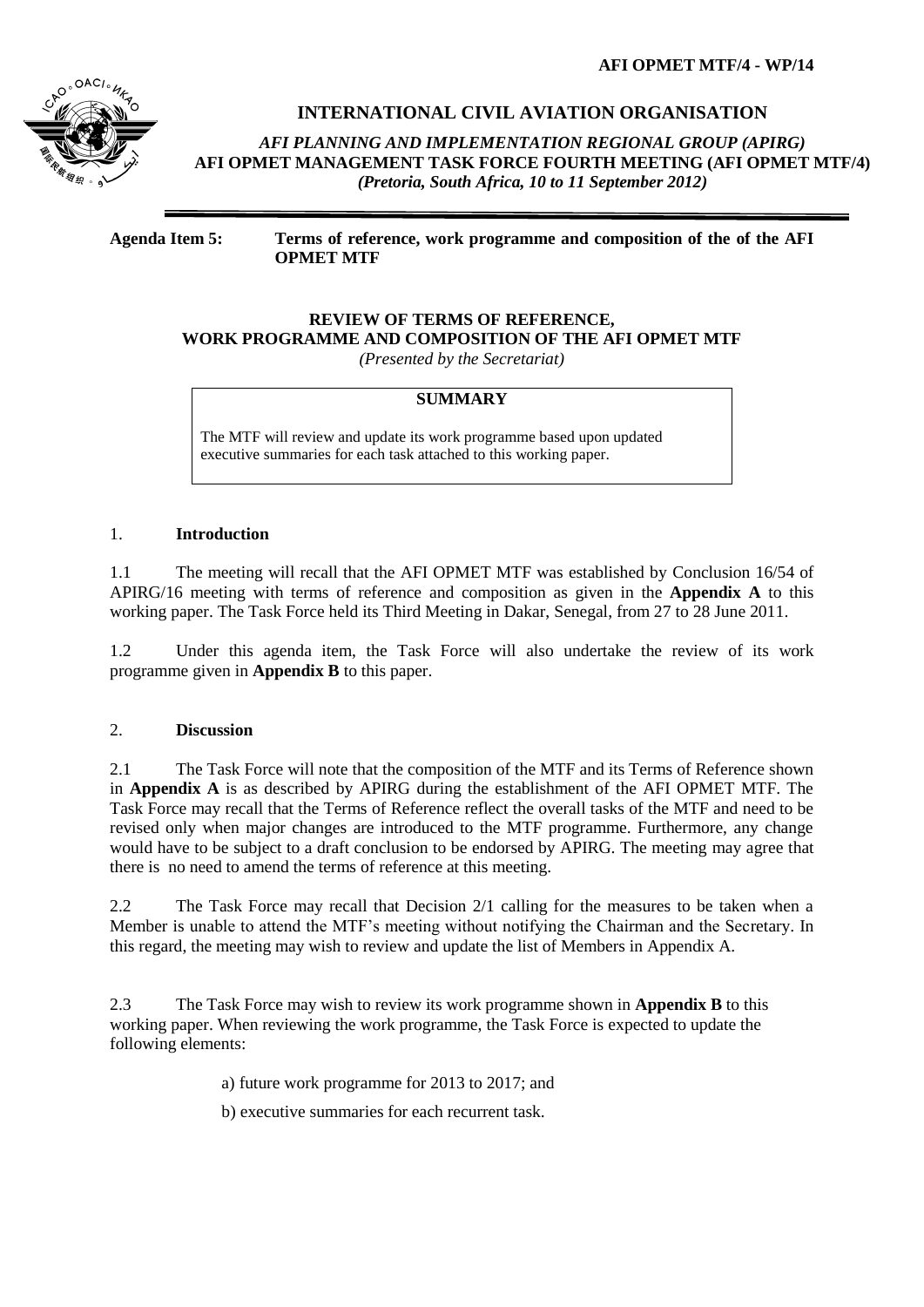2.4 It will be noted that the work programme will be subject to revision and consolidation in order to align it with the ICAO Business Plan and to better reflect the work that is being undertaken by the AFI OPMET MTF.

2.5 The Task Force is invited to review the draft work programme, endorse the changes proposed and formulate the following decision:

## **Decision 4/xx — Future work programme of the MTF**

**That, the updated work programme of the AFI OPMET MTF as shown in Appendix B be endorsed.**

### 3. **Action by the MTF**

- 3.1 The MTF is invited to:
	- a) note the information in this paper;
	- b) review the draft work programme; and
	- c) decide on the draft decision proposed for the task Force's consideration.

-----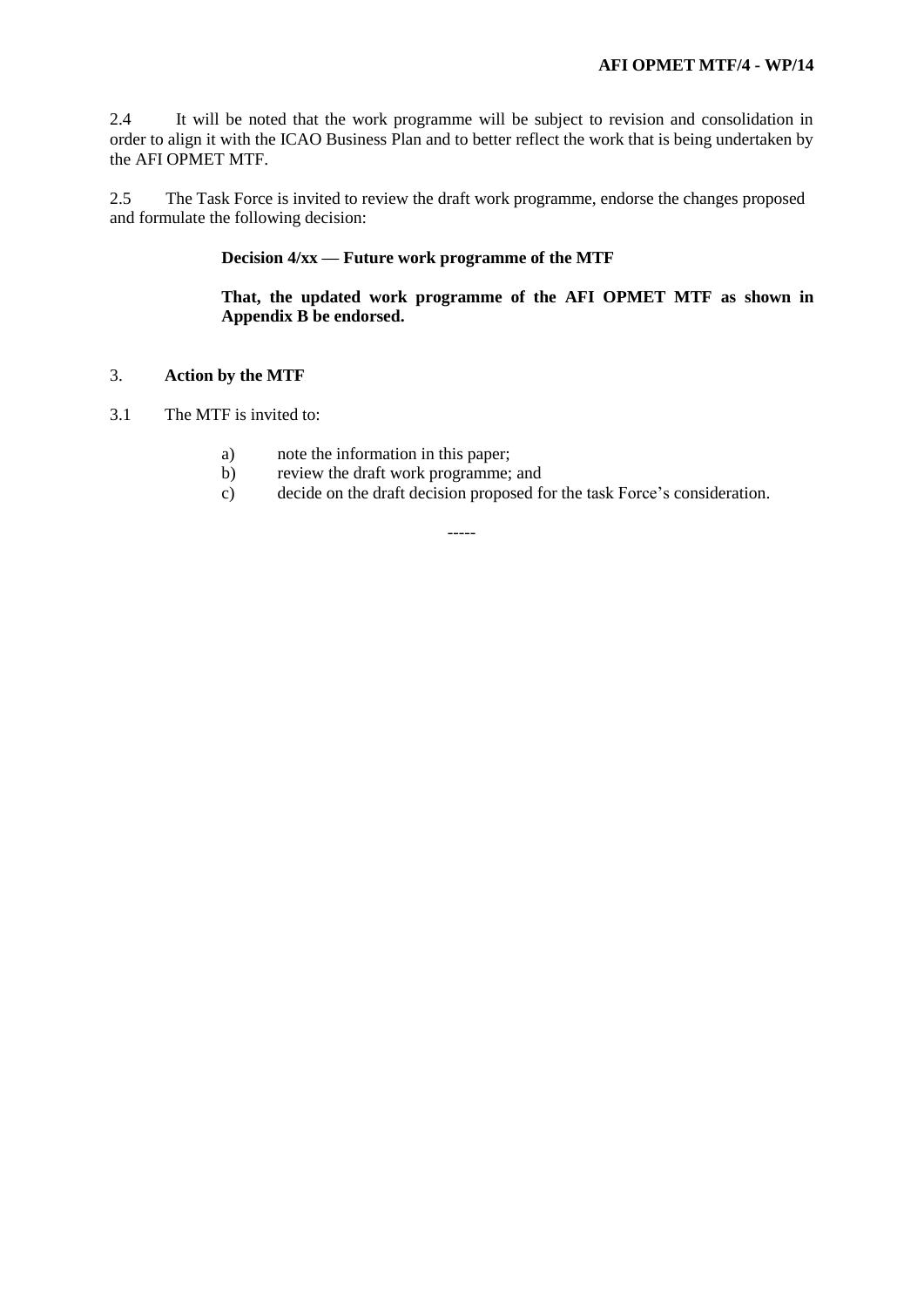## **Appendix A**

### **Terms of Reference, Work programme and composition of the AFI OPMET Management Task Force (MTF)**

#### **1. Terms of Reference**

- Review the OPMET exchange scheme in the AFI Region and develop proposals for their optimization taking into account the requirements by the aviation users and the current trends for global OPMET exchange;
- Develop monitoring and management procedures related to AMBEX exchange and other exchange of OPMET information;
- Regularly update the regional guidance material related to OPMET exchange;
- Liaise with other groups dealing with communication and/or management aspects of the OPMET exchange in AFI and other ICAO Regions (ASIA/PAC OPMET/M TF, DMG EUR Region, CNS/MET SG MID Region, etc.).

## **2. Composition**

The Task Force is composed of experts from:

- a) Algeria, Cameroon, Congo, Ethiopia, Egypt, Kenya, France, Liberia, Madagascar, Morocco, Niger, Nigeria, Senegal (Rapporteur), South Africa, UK and ASECNA.
- b) Representatives of IATA and WMO are invited to participate in the work of the Task Force.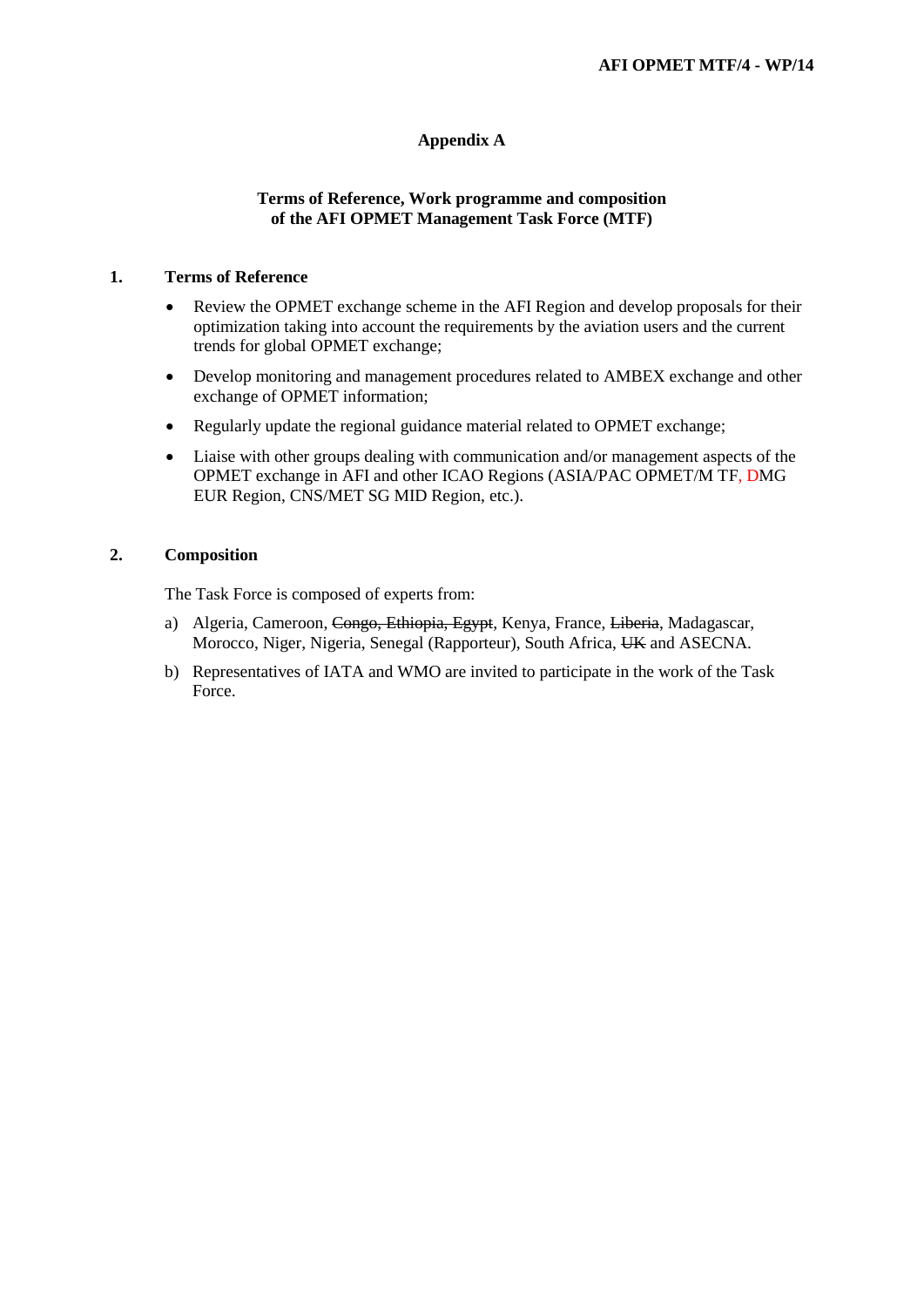# **Appendix B**

# **MTF Future Work Programme for 2013 – 2017 (***5 years: Current and next triennium***)**

|                | <b>Task</b>                                                                                                                                                                                                                                                        | <b>Source</b>                    | <b>Recent Progress</b>                                                                                                                                                                                              | <b>Status of Implementation</b>                                                                                                                   | <b>Final Result</b>                                                                                       |
|----------------|--------------------------------------------------------------------------------------------------------------------------------------------------------------------------------------------------------------------------------------------------------------------|----------------------------------|---------------------------------------------------------------------------------------------------------------------------------------------------------------------------------------------------------------------|---------------------------------------------------------------------------------------------------------------------------------------------------|-----------------------------------------------------------------------------------------------------------|
|                |                                                                                                                                                                                                                                                                    |                                  | Next milestone and its deadline                                                                                                                                                                                     |                                                                                                                                                   | (completion)                                                                                              |
| $\mathbf{1}$   | Examine the existing and any new requirements<br>for OPMET exchange in AFI and adjacent<br>regions and assess the feasibility of satisfying<br>these requirements, taking into account the<br>availability of the data;                                            | APIRG/16a)<br>Décision.<br>16/54 | Specific amendments of the AMBEX<br>Handbook undertaken by APIRG/18<br>Develop back up procedures for the AFI<br>RODBs (2013?)                                                                                      | <b>Implementation by States</b><br>underway<br>Still under development by the<br>$\mathbf{b}$<br>RODBs (expected completion<br>by $2013$ )        | <b>OPMET</b><br>exchange in AFI<br>and adjacent<br>regions, improved                                      |
| $\overline{2}$ | Keep under review the AMBEX scheme and<br>other OPMET exchange schemes and prepare<br>proposal for updating the optimizing of the<br>schemes;                                                                                                                      | APIRG/16c)<br>Décision.<br>16/54 | the AMBEX scheme reviewed by MTF/4 c)<br>(September 2012)<br>d) Continuous review of the AMBEX scheme                                                                                                               | Reviewed and submitted to<br>MET/SG/11 (if any)<br>d) Continuous basis                                                                            | Exchange of<br><b>OPMET</b><br>information<br>through AMBEX,<br>improved                                  |
| $\overline{3}$ | and update<br>the procedures for<br>Review<br>interregional OPMET exchange and ensure the<br>availability of the required AFI OPMET data for<br>the AFS satellite broadcast (SADIS);                                                                               | APIRG/16e)<br>Décision.<br>16/54 | The related Chapter of the AMBEX Handbook<br>reviewed (Sept 2012)<br>SADISOPSG/17 Concl. Reviewed<br>Continuous review of the procedures<br>SADISOPSG/18 Concl. Review (2013):<br>yearly                            | Implemented by MTF/4<br>Implemented by MTF/4<br>Continuous basis<br>h) Yearly basis                                                               | Efficient inter-<br>regional OPMET<br>exchanges and<br>availability of<br>AFI OPMET on<br>SADIS, improved |
| $\overline{4}$ | Keep under review and provide timely<br>amendments of the regional guidance materials<br>on the OPMET exchange; to ensure that<br>guidance material covers procedures for the<br>exchange of all required OPMET data types:<br>SA, SP, FT, WS, WC, WV, FK, FV, UA; | APIRG/16i)<br>Décision.<br>16/54 | The related Chapter of the AMBEX Handbook  <br>reviewed (Sept. 2010)<br>Continuous review                                                                                                                           | Implemented by MTF/2<br>Continuous basis                                                                                                          | Regional<br>guidance material<br>for the issuance of<br><b>OPMET</b><br>established and<br>improved       |
| 5              | Conduct trials and develop procedures for<br>monitoring and management of the OPMET<br>exchange; to foster implementation of quality<br>management of OPMET data by the AMBEX<br>centres and the RODBs; and                                                        | APIRG/16k)<br>Décision.<br>16/54 | procedures for monitoring and management of<br>the OPMET exchange reviewed (Sept 2010)<br><b>SIGMET Tests conducted yearly (since</b><br>Nov./2008 to Nov. 2011)<br>Three SIGMET Tests planned for November<br>2012 | k) Implemented by MTF/2<br>1) Implemented in $2008/2011$<br>m) To be implemented by<br>November 2012<br>n) Not implemented yet,<br>procedures for | <b>SIGMET</b><br>exchange and<br>management of<br>other OPMET,<br>enhanced                                |